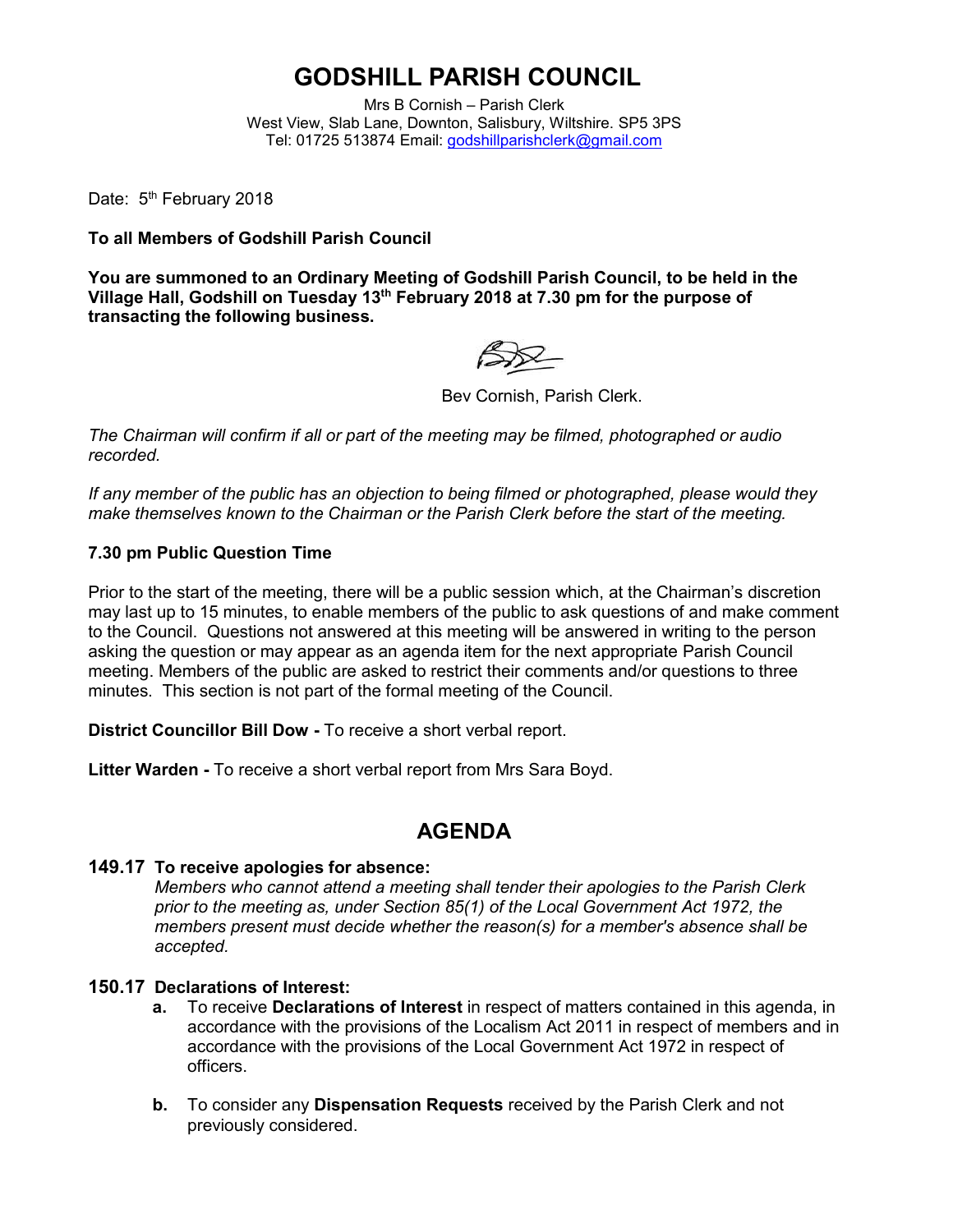## **AGENDA**

- **151.17 To resolve to approve the Minutes of the Ordinary Meeting held on 9 th January 2018.**
- **152.17 To resolve to note the Clerk's Report providing information on recent issues and work completed.**
- **153.17 Planning and Tree Works Applications:**

**Application No. 17/00956 – To consider Revised Drawings for: Heathcote, Woodgreen Road, Godshill -** Detached garage with office/study over.

**Application No. 17/01101 Primrose Cottage, New Grounds, Godshill – Single storey rear extension.** 

**Application No. CONS/17/1209 Sandy Balls Estate, Southampton Road, Godshill - Fell 4 x Scots Pine trees Prune 1 x** Oak tree.

**Application No. CONS/18/0024 Holly Ridge, The Ridge, Godshill -** Fell 1 x Oak tree.

**Application No. CONS/18/0050 Haven Cottage, Purlieu Lane, Godshill -** Prune 1 x Ash tree Prune 3 x Oak trees

**Application No. CONS/18/0096 Woodcroft, Southampton Road, Godshill -** Fell 1 x Ash tree Fell 1 x Oak tree Pollard 1 x Oak tree.

**Application No. CONS/18/0127 Redlands, Southampton Road, Godshill -** Fell 1 x Oak tree.

**154.17 Minor Variation Premises Licence (S41A) Application under the Licensing Act 2003 Sandy Balls Holiday Centre, Godshill SP6 2JZ Ref: LICPR/05/00103**

#### **The Details of the Application are as follows:**

Change of Premises Name from Valencios to Aubreys Forest Kitchen. To move the customer entrance. Slight increase in size to the north west where there was some external customer seating. Back of house changes and the bar servery will be updated but remains in the same position and new partitions/walls being put in place. Remaining external seating area also being updated. As per plan CS-AR-SB-17-109 dated 7/11/2017.

- **155.17 To consider and resolve to agree on any further actions to be taken following the responses from residents expressing interest in the Parish Council's proposal to pursue the possibility of funding through the Hampshire County Council Community Match Funding Scheme and the BT Community Fund Partnership.**
- **156.17 To consider and resolve to approve the Protocol to be implemented by the Parish Council in the event of the death of a senior member of the Royal Family, following a request from the New Forest District Council.**